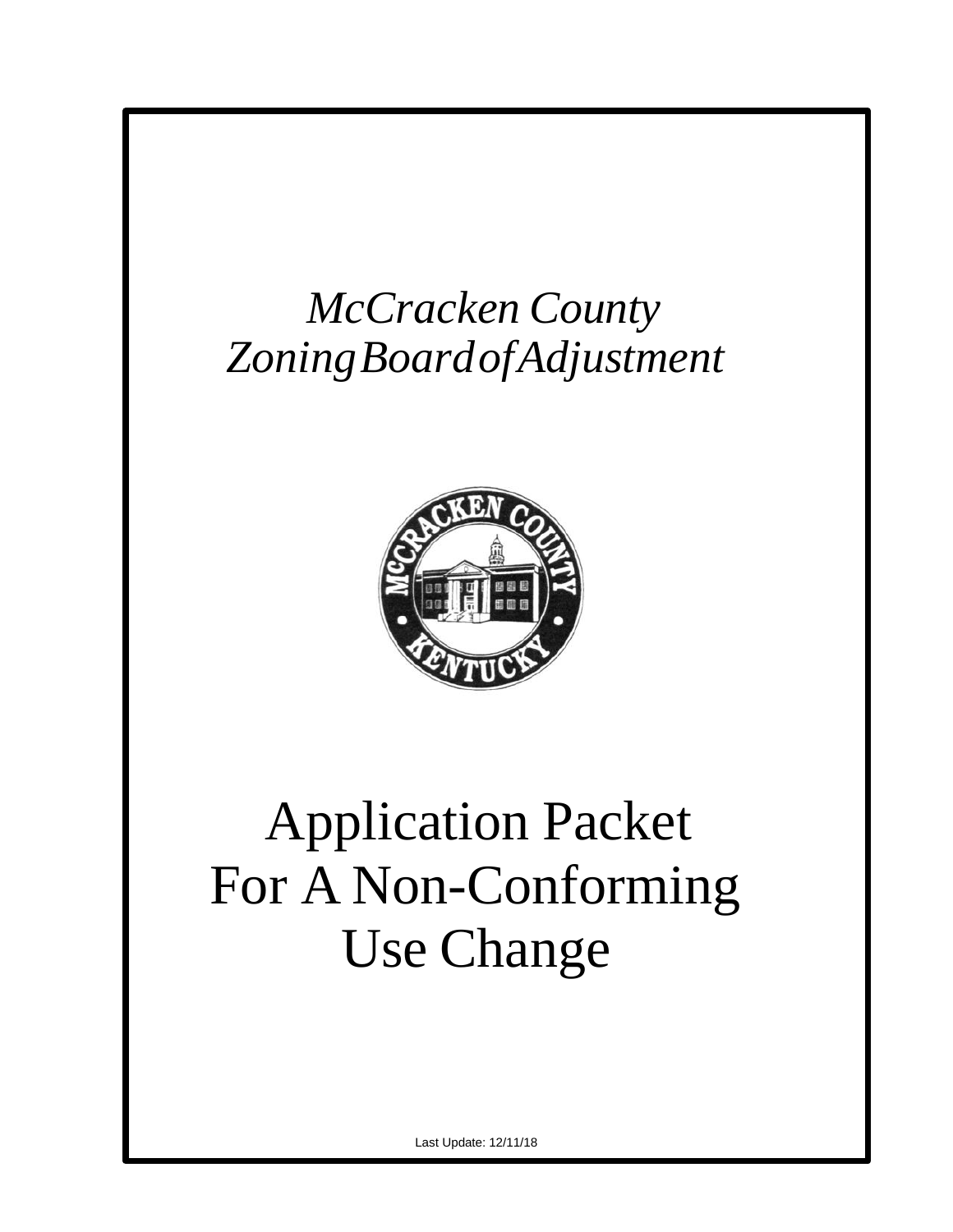## **Table of Contents**

**Color Codes**

| <b>Blue Box</b>    | <b>Tips For Getting It Right;</b><br><b>Or Answers To A Frequently Asked Question</b> |
|--------------------|---------------------------------------------------------------------------------------|
| <b>Red Box</b>     | <b>Critical Information – Pay Special Attention</b>                                   |
| <b>Red Letters</b> | <b>Return This Sheet With Application</b>                                             |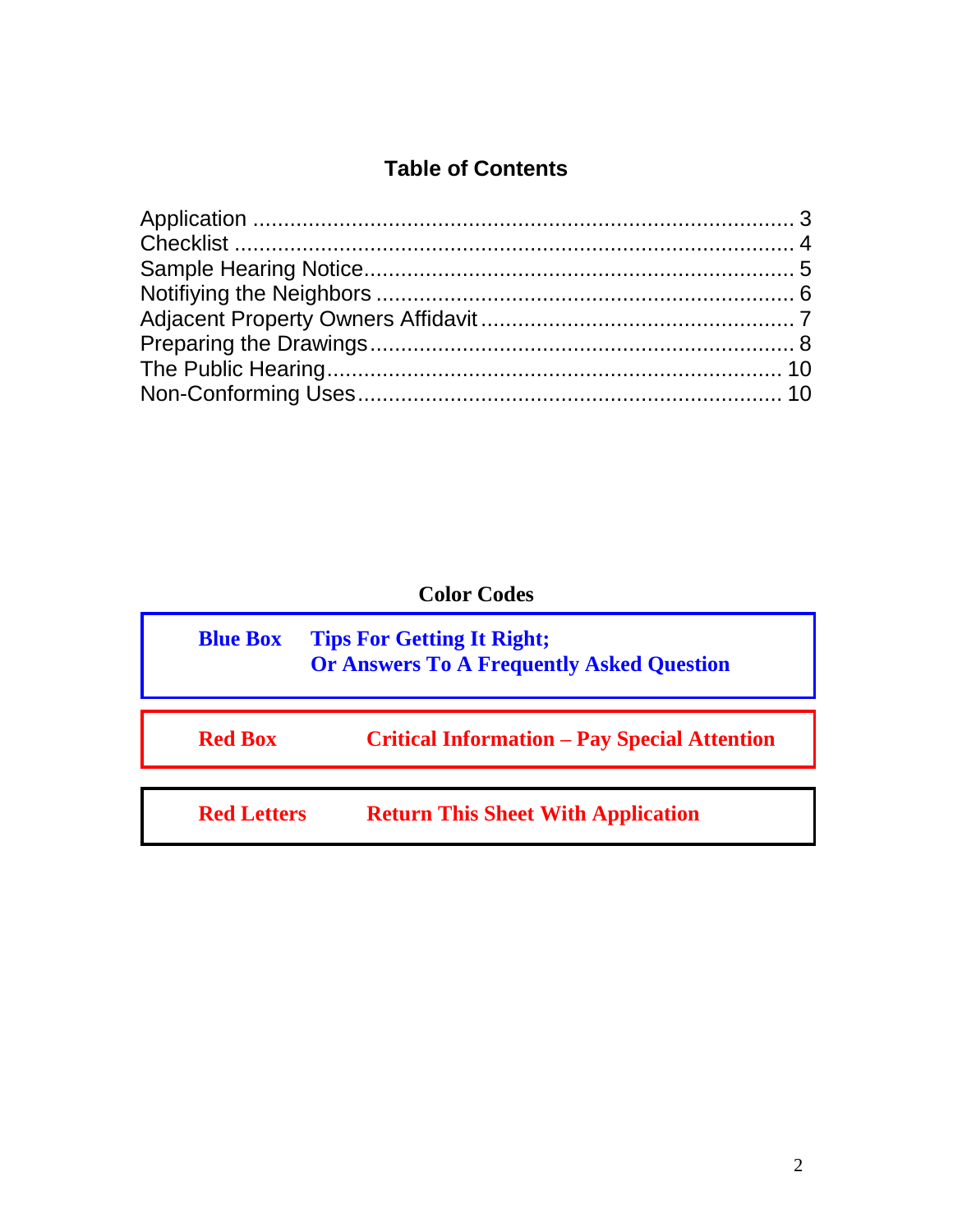| DO NOT WRITE IN THIS AREA |  |  |  |
|---------------------------|--|--|--|
|---------------------------|--|--|--|



<span id="page-2-0"></span>*Zoning Board of Adjustment*

McCracken County, Kentucky 3700ColemanRoad Paducah, KY 42001 v (270) 444-4707 f (270) 444-4737

| Pre-Conf Date |  |
|---------------|--|
|               |  |
| App Date      |  |

| <b>Hearing Date</b> |  |
|---------------------|--|
|                     |  |

#### CHANGE OF NON-CONFORMING USE P L E A S E P R I N T

| Applicant<br>Information |                        |
|--------------------------|------------------------|
|                          | Name                   |
|                          | <b>Mailing Address</b> |
|                          | Daytime Phone Number   |

| Property<br>Owner          |                        |
|----------------------------|------------------------|
| Information                | Name                   |
| $\square$ Same as<br>Above | <b>Mailing Address</b> |
|                            | Daytime Phone Number   |

| Property<br>Information |                                                           |
|-------------------------|-----------------------------------------------------------|
|                         | <b>Property Address</b>                                   |
|                         | If Platted, Plat Book Number, Page Number                 |
|                         | Existing Zoning -                                         |
|                         | <b>RR</b><br>$\Box$ ML<br>$\Box$ AG<br>UR.<br>l MH<br>∣C. |

| Justification<br><b>Statement</b> | $\Box$ This is a request to allow the<br>constructionof<br>I understand that I cannot expand the scale<br>or scope of the non-conformity. | $\Box$ This request is to change<br>my existing non-conforming use<br>to another use. The existing<br>use is |
|-----------------------------------|-------------------------------------------------------------------------------------------------------------------------------------------|--------------------------------------------------------------------------------------------------------------|
|                                   |                                                                                                                                           | The proposed use                                                                                             |

I hereby certify that the information contained in this application is to the best of my knowledge true and accurate.

Signature of Applicant Date

**RETURN THIS SHEET WITH THE COMPLETEDAPPLICATION**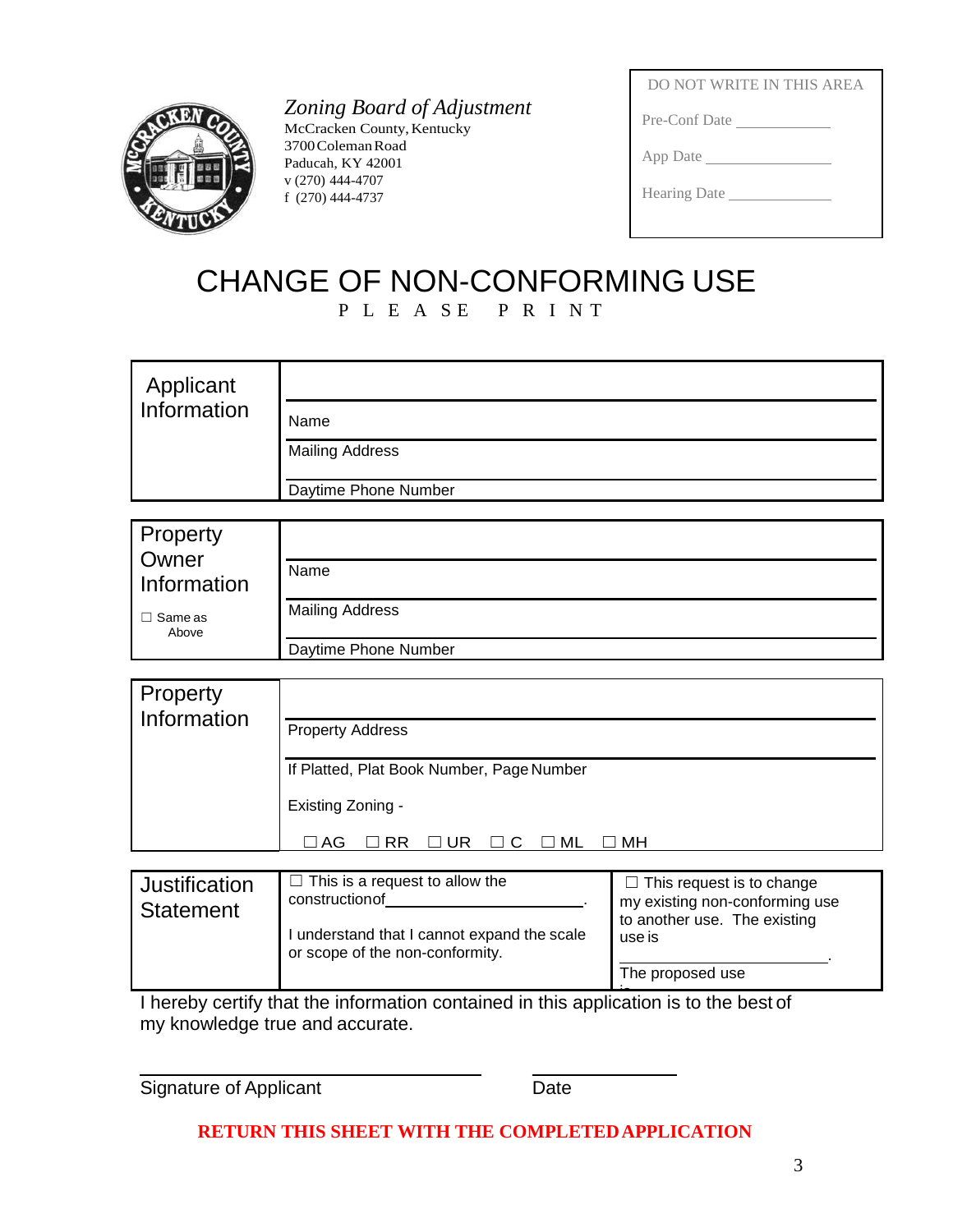#### Non-Conforming Use Change Checklist

#### <span id="page-3-0"></span>**THE ZONING BOARD OF ADJUSTMENT WILL HEAR ALL APPLICATIONS WITHIN 60 DAYS FROM THE RECEIPT OF THE COMPLETED APPLICATION.**

THE FOLLOWING INFORMATION MUST ACCOMPANY AN APPLICATION TO THE ZONING BOARD OF ADJUSTMENT AND IS TO BE PROVIDED BY THEAPPLICANT:

- $\Box$  Application and justification statement. The applicant must complete the application formin its entirety. Incorrect or inaccurate information may result in dismissal of the application for a Non-Conforming Use Change.
- $\Box$  A copy of the latest deed or plat (plats preferred) for the property or properties involved in the request.
- $\Box$  The appropriate drawings showing all existing and proposed improvements on the property, with dimensions and distances to property lines, all abutting streets, and any special conditions of the property that may justify the request.
- $\Box$  An original copy of the legal notice published in the Paducah Sun not less than 7 or more than 21 days prior to the hearing.
- $\Box$  The names and mailing addresses of all adjacent property owners.
- $\Box$  A check for any applicable fee as listed in Section 62. Fee Schedule of the McCracken County Subdivision Regulations.

#### **THE FOLLOWING INFORMATION WILL BE PROVIDED TO THE APPLICANT BY THE McCRACKEN COUNTY ADMINISTRATOR'S OFFICE:**

- ☐ Hearing date, which will be the next applicable agenda date. *All applications will be heard within 60 days from receipt of the completed applicatio*n.
- $\Box$  An Application Packet with an application form, sample letters and sketches and document you will need for the hearing.

#### *Tip -- The Process*

Here Are The Simple Steps

- 1. Complete an application and submit a drawing to the Zoning Administrator.
- 2. Get a hearing date from the Zoning Administrator.
- 3. Advertise the hearing by placing an advertisement in the Paducah Sun.
- 4. Attend the public hearing and present your case.
- 5. Receive final approval, or denial, from the Zoning Board of Adjustment.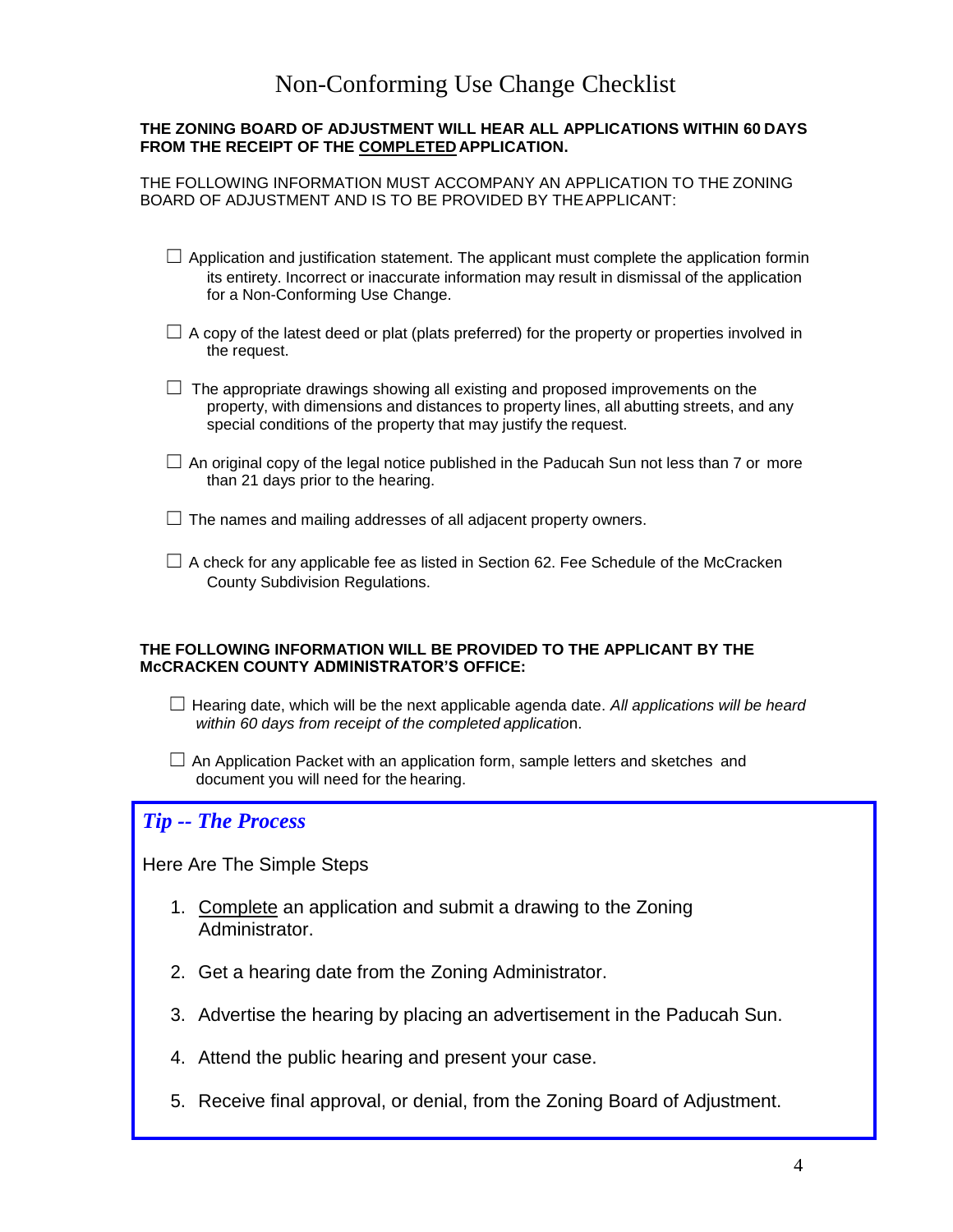### SAMPLE HEARING NOTICE

#### **Notice of Public Hearing For Property Located at 125 Peoria Ave.**

<span id="page-4-0"></span>On Tuesday July 24, 2002 at 5:00 PM in the McCracken County Emergency Management Building at 3700 Coleman Road, Paducah, KY 42001, a public hearing will be conducted on the application of James Smith for a building addition to an existing non-conforming building on property located at 125 Peoria Ave. All interested parties may appear and be heard.

Call (270) 448-0125 for more information.

Diane Shrewsberry, Chairman McCracken County Zoning Board of Adjustment

#### *Tips For Running An Advertisement And Getting It Correct*

The Planning office will write the ad when the application is submitted. It is the applicant's responsibility to get it to the newspaper.

This must be published at least *7 days and not more than 21 days* before the hearing.

Generally you must submit this to the Paducah Sun before 12 Noon on the day before you want this published. They are located at 408 Kentucky Ave. Their FAX number is 443-7465. Their voice number is 270-575- 8600. The law requires you to use the newspaper with the widest circulation -- the Paducah Sun.

You must provide an original copy of the published advertisement *prior* to the hearing.

You will be responsible for paying Paducah Sun.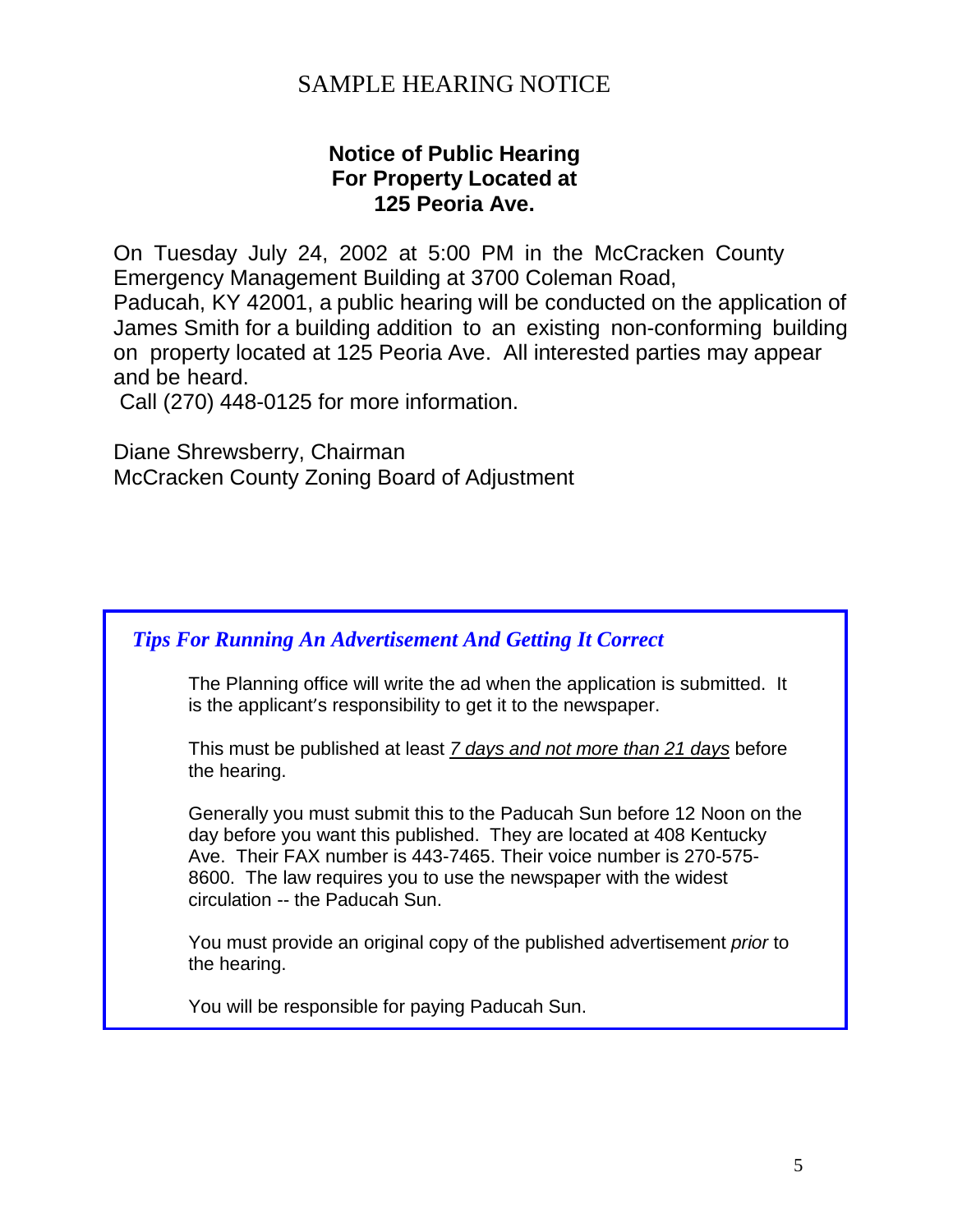#### Notifying the Neighbors

<span id="page-5-0"></span>As required by the board, the adjacent property owners shall be notified by First Class Mail. It is your responsibility to identify the all of the adjacent property owners.

The Zoning Administrator will mail the letters.

The adjacent property owners are the property owners within 200' on either side of your property, to the rear of your property, and properties across the street qualify as "adjacent" for the purpose of the case.

You may find out who the adjacent property owners are by the following methods:

- 1. Visit the Property Valuation Office, located in the Court House Annex at 621 Washington Street.
- 2. Conduct a field survey by looking for names on mailboxes. You may have to knock on some doors.

|                | - -<br>$\overline{\phantom{0}}$<br><b>Adjacent Owner Name</b> | $ -$<br><b>Property Address</b> | <b>Mailing Address</b> |
|----------------|---------------------------------------------------------------|---------------------------------|------------------------|
| $\mathbf{1}$   |                                                               |                                 |                        |
|                |                                                               |                                 |                        |
|                |                                                               |                                 |                        |
| $\overline{2}$ |                                                               |                                 |                        |
|                |                                                               |                                 |                        |
| $\mathfrak{Z}$ |                                                               |                                 |                        |
|                |                                                               |                                 |                        |
| $\overline{4}$ |                                                               |                                 |                        |
|                |                                                               |                                 |                        |
| 5              |                                                               |                                 |                        |
|                |                                                               |                                 |                        |
|                |                                                               |                                 |                        |
| $6\,$          |                                                               |                                 |                        |
|                |                                                               |                                 |                        |

P L E A S E P R I N T

Use Another Sheet of Paper if Necessary.

#### **RETURN THIS SHEET WITH THE COMPLETED APPLICATION**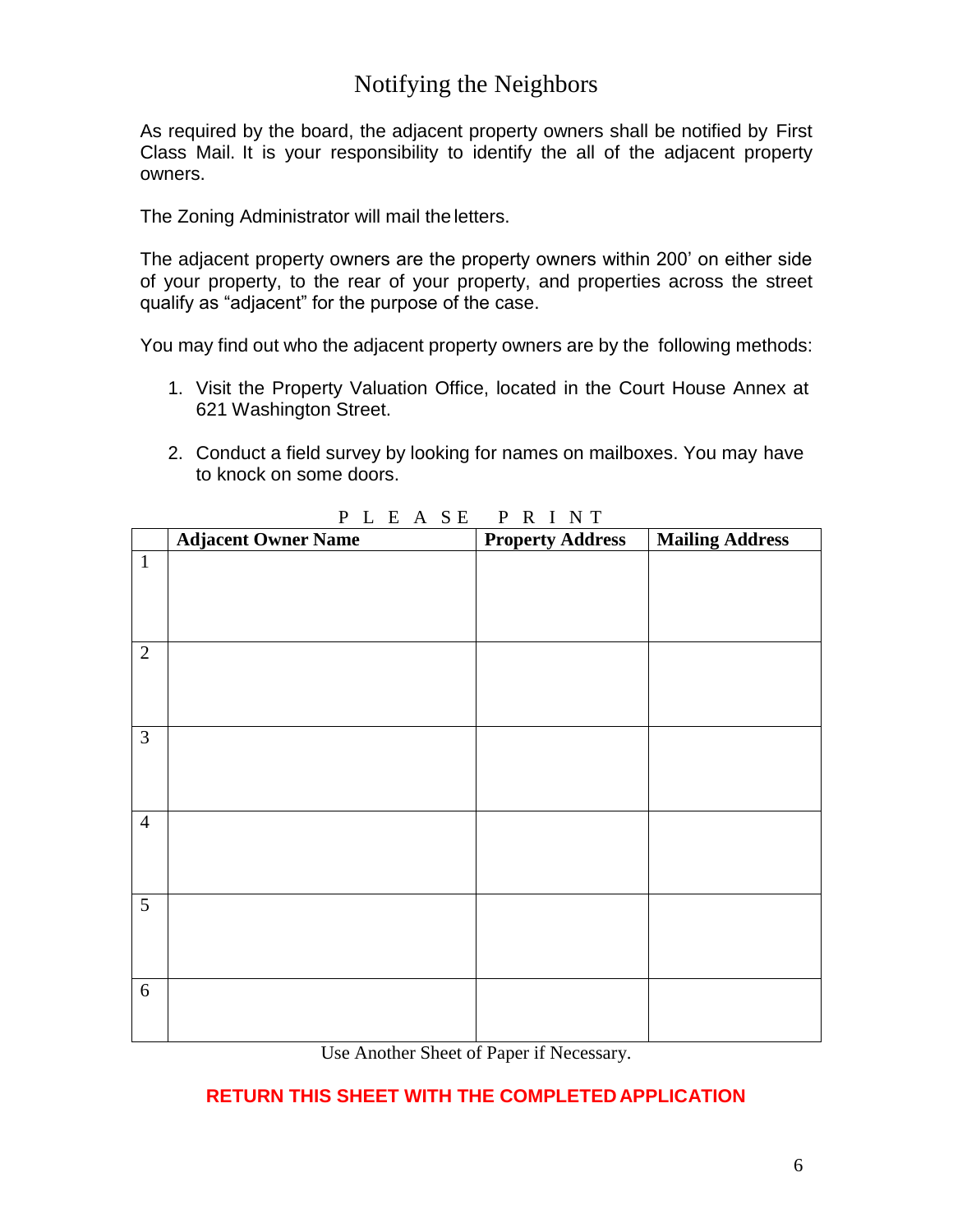<span id="page-6-0"></span>

| <b>McCracken County</b> |                                 |                                                                   |               |
|-------------------------|---------------------------------|-------------------------------------------------------------------|---------------|
|                         |                                 | This $\qquad \qquad \text{Day of} \qquad \qquad (Monthly)$ (Year) |               |
|                         |                                 |                                                                   |               |
|                         |                                 | (Owner or Applicant)                                              |               |
|                         |                                 |                                                                   |               |
|                         |                                 | (Owner or Applicant)                                              |               |
|                         |                                 |                                                                   |               |
|                         | <b>COMMOMWEALTH OF KENTUCKY</b> |                                                                   |               |
|                         | COUNTY OF _____                 |                                                                   |               |
|                         |                                 | my County and State aforesaid, by the forenamed principal.        |               |
|                         |                                 |                                                                   | Notary Public |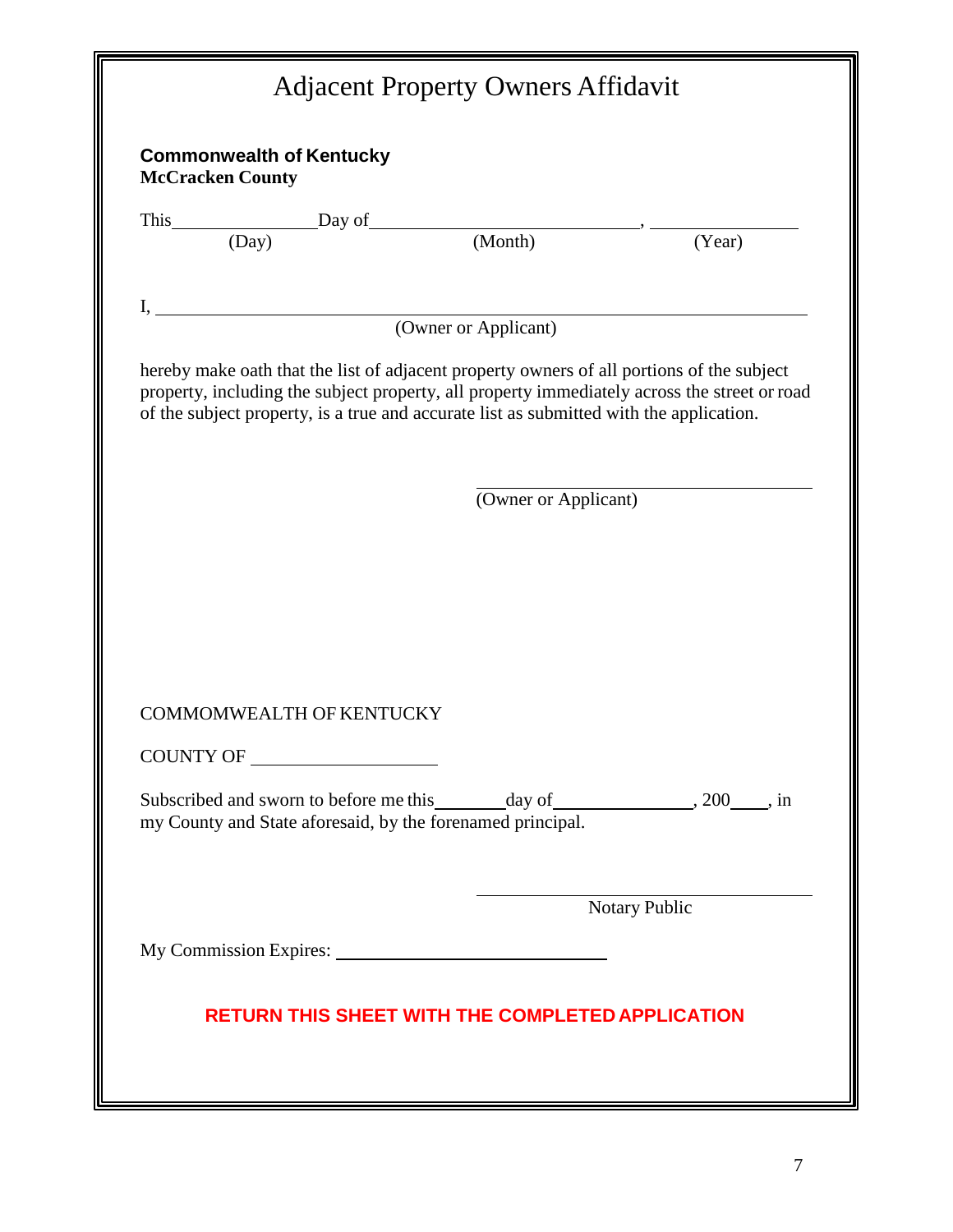## Preparing the Drawings

<span id="page-7-0"></span>As required by the board, the applicant shall prepare a drawing that depicts the following information:

The very *easiest* thing to do is have a professional architect, engineer, or surveyor prepare the drawing. You may also want to consider legal advice. Professionals are very qualified, and they generally know what we desire. As many of the professionals have been through this before, they can often give you valuable advice for winning your case. Usually they will help represent you at the public hearing. Of course, utilizing professionals comes with a cost. It is your case and if it is critical to you economically, then you should consider professional assistance.

If you are preparing your own drawing, you should include the following information on the graphic:

- 1. The boundary of the subject property and the zoning and owner names and addresses for all adjoining property;
- 2. Date, appropriate North point, and graphic scale.
- 3. Drawn to a scale of one hundred (100) feet to one (1) inch or larger.
- 4. Location, arrangement and approximate dimensions of existing and proposed streets, roads, driveways, sidewalks, and parking areas.
- 5. Perimeter screening (existing and planned) and otheropen spaces.
- 6. Approximate size, location, floor area, and use of proposed and existing buildings.
- 7. Minimum building setback lines.
- 8. Floodplain as determined by Federal Emergency Management Agency, (FEMA.), and classification, as per FEMA codes – if applicable.
- 9. Approximate location and dimensions of storm drainage areas, conceptual drainage controls and stormwater retention – if applicable.
- 10. Drawings shall be submitted not larger than twenty-four (24) by thirty-six (36) inches in size. They can often be done on a standard 81/2 x 11 sheet of paper.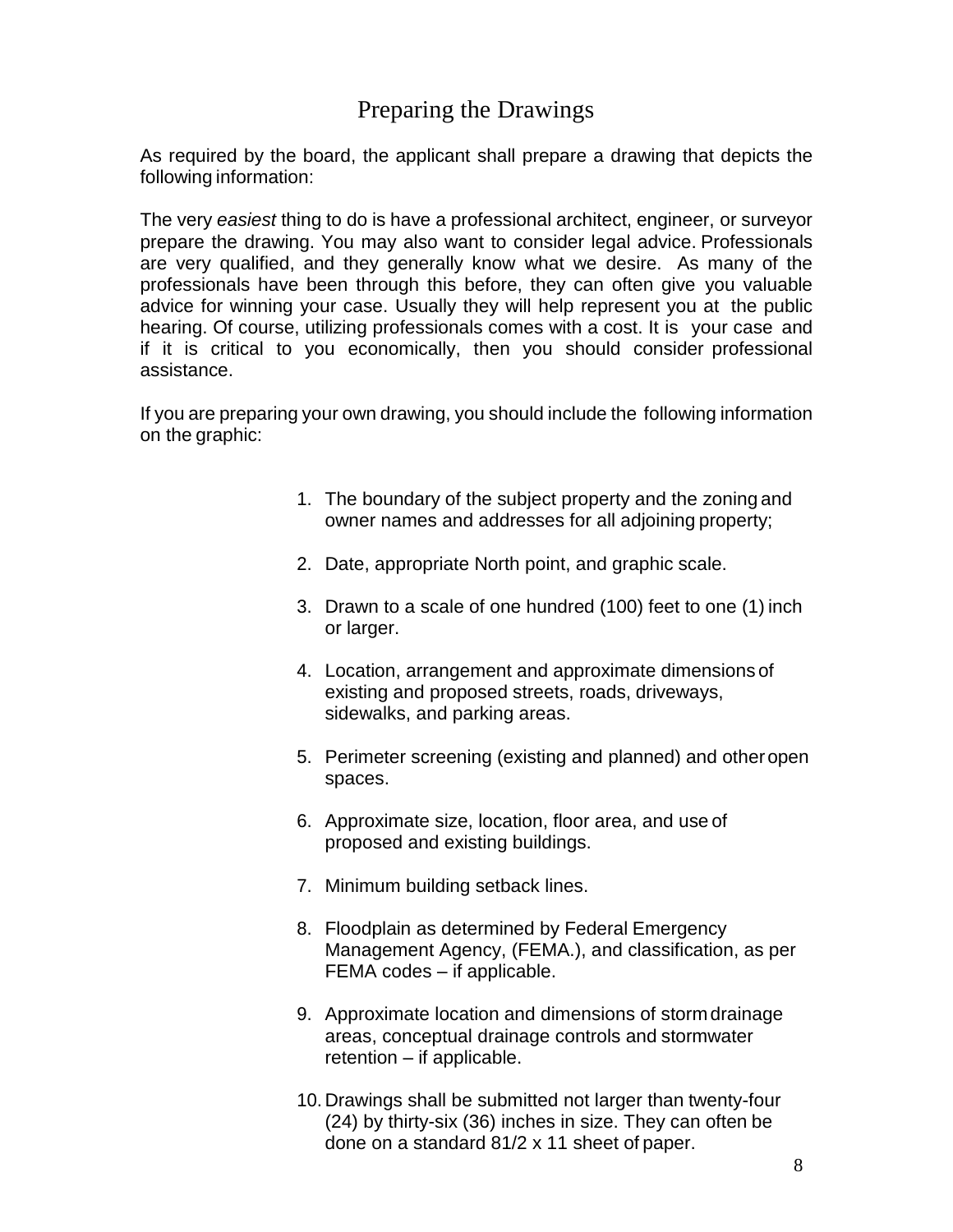11.Owners Certificate: I certify that I am the owner, or authorized applicant, of the property shown on this sketch. The information is, to the best of my knowledge, true, correct, and an accurate representation of the existing and proposed conditions. This is not a survey or plat. This sketch is not suitable for any other purpose. The information contained has been obtained from existing records and/or in-the-field observations. I understand that I am responsible for the accuracy of the information and not McCracken County. I further acknowledge that any approvals or denials will be made, in-part, based upon the information contained hereon. McCracken County may inspect the property.

Signature Date

#### *Tips For Preparing An Acceptable Drawing*

A sample drawing is included with this packet for you to use a guide.

You may purchase inexpensive drawing aids, such as scales and/or graph paper, at local office supply stores. Another good place to go is Paducah Blueprint, located at 999 Broadway. They have everything you will need to prepare an acceptable document.

Also readily accessible graphics programs can be found that work nicely.

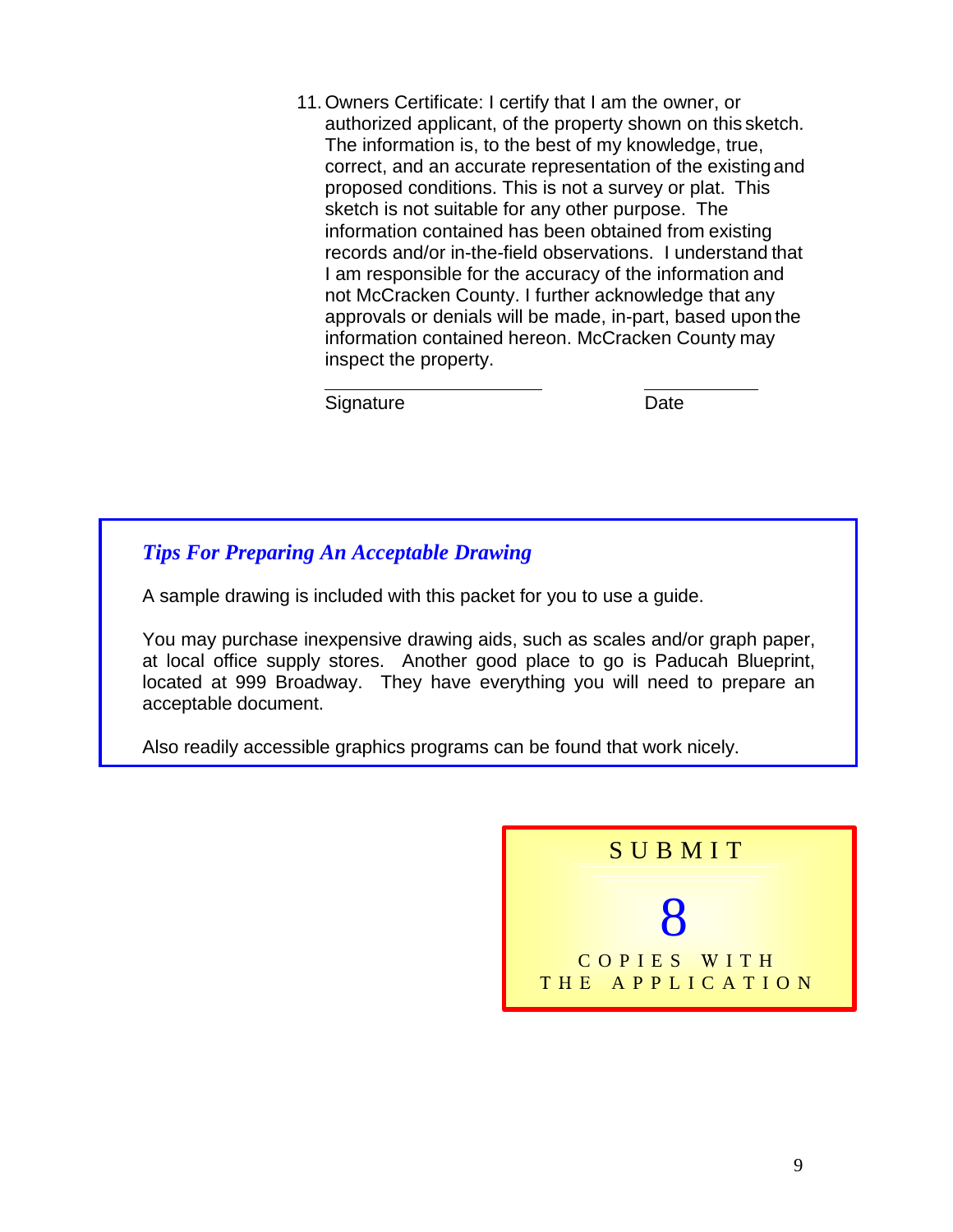## The Public Hearing

<span id="page-9-0"></span>Only after a proper application is accepted by the Board, and the proper advertising is complete (neighbors notified by mail, and an advertisement placed in the paper), will a public hearing be conducted.

The meeting, conducted by the Board Chairperson, is generally an informal affair, but will be orderly. You will be asked to present your case. You should cover the following information:

- 1. Identify the existing zoning of the subject property.
- 2. Characterize the site conditions of the subject property.
- 3. Characterize the land uses in the general area around thesubject property.
- 4. Present the plan. Show your drawing, and describe the future use of the property. You should describe future buildings and their use, parking, traffic flow, storm drainage controls, and any landscaping, fencing or screening.

**Key Point:** Remember, non-conforming uses cannot be expanded beyond their current scale, scope, and area of operation. It is your burden to show that the non-conformity is not being expanded.

As it is a public hearing, the Chairman will ask if anyone is at the meeting that wishes to comment or ask questions about the proposal. Usually someone will speak up if they think there is a problem. The public tends to ask about traffic, storm water, noise, screening, and property values. Be prepared for some give and take. Think ahead about what is really important to the project and what conditions you are willing to negotiate. The Board listens carefully to public input.

Section 32 – Nonconforming Uses

- I. Continuation generally.
	- A. The lawful use of a building or land existing at the time of the adoption of these zoning regulations and amendments hereto may be continued, although such use does not conform to the provisions of the adopted zoning regulations, except as otherwise provided herein.
- II. Specific standards.
	- A. A nonconforming use or structure existing at the time of the adoption of these zoning regulations, which was conforming at the time of its erection, may be continued in use, although such use does not conform to the provisions of such regulations.
	- B. With the formal authorization of the Board of Adjustment, granted after a duly advertised public hearing and after its determination that the properties in the